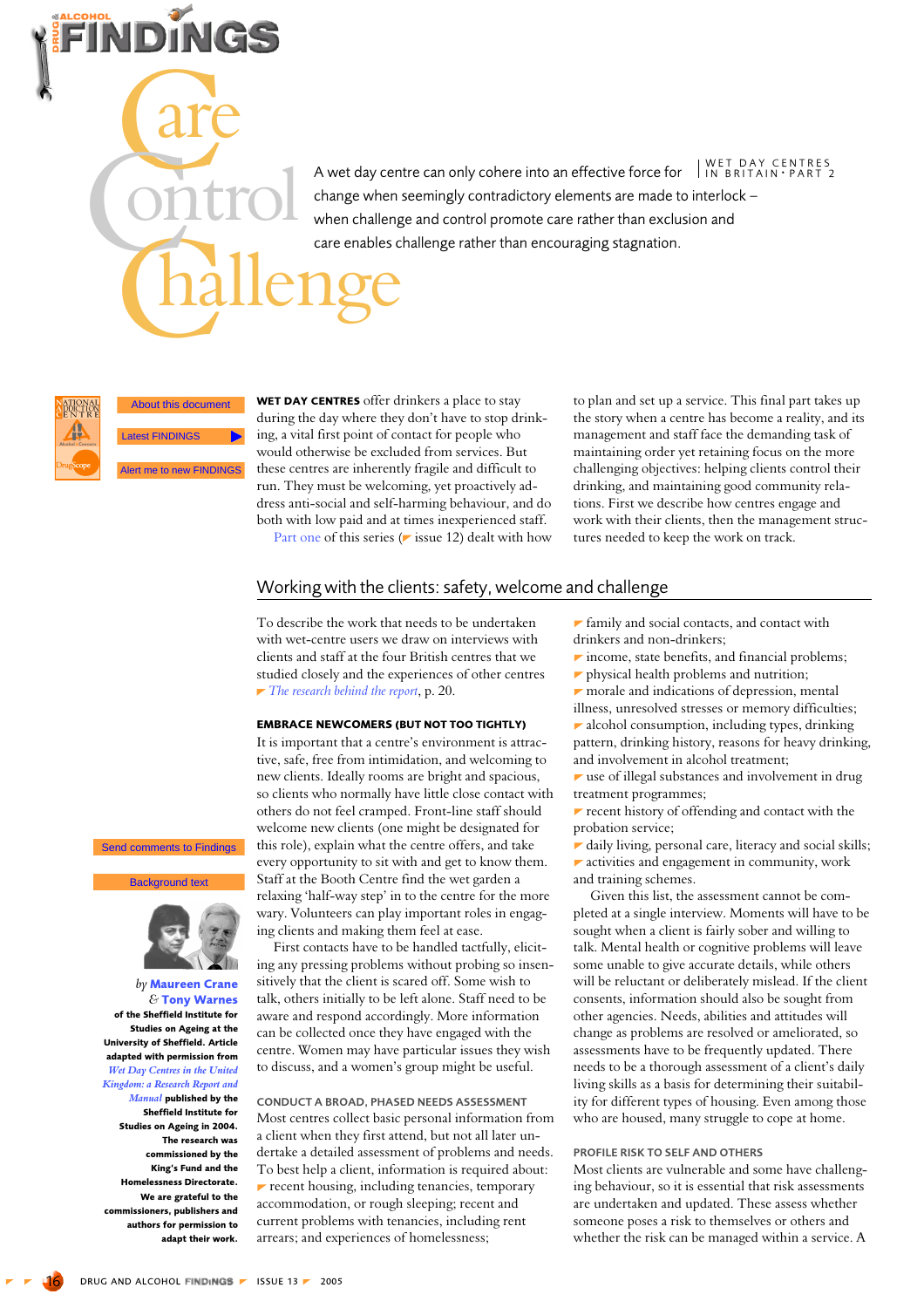comprehensive guide, Risk Management Policy and Procedure, is available from www. serviceaudit.org. Such assessments are not normally used to exclude people but to ensure they receive the best possible service.

Risk assessments need to consider: behaviour, including violence, abuse, harassment, likelihood of dangerous accidents linked to substance misuse or smoking, and persistent provocative behaviour;  $\blacktriangleright$  physical health, and risks from mobility, weight, self-neglect and substance misuse;  $\blacktriangleright$  mental health, and the risks of self-harm and of bizarre behaviour;

daily living skills, including risks while preparing food and using appliances at home:

 $\blacktriangleright$  the condition of clients' accommodation, including outstanding repairs, infestation, faulty appliances, furniture and flooring.

# **FIRST THINGS FIRST: FEED AND CLEAN**

Many heavy drinkers have poor diets, partly because they spend their money on drink, and partly because they are prone to health problems which affect appetite and digestion. Most wet centres provide a free cooked breakfast or dinner, and the Brighton centre also gives out vitamin tablets. Meeting nutritional needs is important. Free hot and cold drinks should be available at all times and nutritious food served at least once a day. If there is a charge for food, it should be discretionary and dependent on circumstances. Some staff believe free food encourages attendance and ensures at least one meal a day, others that it enables clients to spend more on alcohol. Attention should also be paid to whether clients are eating; some may need encouragement. If there is cause for concern, clients should be referred to a primary care nurse or GP.

Some heavy drinkers neglect personal hygiene, do not launder clothes, and become incontinent when drunk. Skin infestations, especially lice and scabies, are common among those sleeping rough or in neglected tenancies. Most wet centres have showers and laundry facilities or are close to centres which do. Staff need to encourage personal hygiene. Clean clothing and toiletries may prompt some clients to shower and change, and leaflets about hygiene may encourage interest. A clear policy is needed for managing clients with skin infestations. For example, at Leicester's Anchor Centre, nurses treat clients with lice

# **PLANNING FOR THE FUTURE**

Only a few wet centres carry out individual casework with clients by a named worker, but most staff we interviewed recognised the value of assigning each client a named keyworker who is responsible for seeing they get the help they need. It ensures that interventions with clients are followed through and that the needs of the withdrawn or undemanding are not neglected.

Keyworkers assess needs, design a care plan with realistic goals, refer to specialist agencies, and coordinate the client's care. Care plans should be prepared and agreed with the client when they are sober and coherent, and regularly reviewed. They must address immediate problems, such as lack of income, poor nutrition, untreated illness, poor hygiene, and lack of accommodation, and more complex issues such as alcohol abuse and long-term housing and

#### **CENTRES MUST BE WELCOMING YET ENTRES MOST BE WELCOMING<br>PROACTIVELY ADDRESS ANTI-S<br>SELF-HARMING BEHAVIOUR** CIAL AND

support needs. They should also seek to build confidence, self-esteem and motivation. What comes first will depend on the individual. Some rough sleepers will not consider temporary accommodation until their confidence and self-esteem has been boosted, and some heavy drinkers will not attend to personal hygiene until their drinking is controlled.

Many clients have long-standing problems. Working with them will be slow and should be paced to the individual. The keyworker will be able to complete some agreed actions, such as filling in benefit forms. For others they will need the inputs of primary care nurses and mental health teams. In such cases, care plans should be coordinated by the keyworker with regular reviews and liaison across agencies.

Despite their problems, clients have often had little or no contact with services for some time. To address health and welfare problems, it is imperative that such contacts are made. At some wet centres, outside agencies hold regular sessions, and the keyworker should ensure that their clients are seen by these workers. In other cases they will need to arrange for the client to attend an outside agency - no easy task, as some fail to keep or forget appointments, or leave if they are kept waiting. Early appointments (before the person has drunk a lot) and escorting the client have proved useful.

HELP HOUSED CLIENTS STAY THAT WAY Many heavy drinkers with tenancies live alone and find it hard to manage. They neglect to pay bills and clean and some live in squalid conditions. Rent arrears and tenancy failures are common. Home care services are difficult to arrange because staff refuse to go to flats where there are several drinkers, and the clients are often not at home or refuse to answer the door. To combat loneliness, some have their friends round, host 'drinking schools', and allow those without accommodation to stay. This can lead to noise, disruptive behaviour and complaints from neighbours. Some clients do not report problems or seek help until taken to court and evicted.

Given these problems, many housed clients need tenancy support – some for a long time – if homelessness is to be avoided. Centres have to decide whether to undertake this or to refer clients to tenancy support teams (if available). The advantages of wet centres being directly involved are that clients already know and are in frequent contact with the staff. Sorting out rent arrears, helping clients pay bills, intervening in neighbour disputes, and arranging for cleaning and furnishing, is, however, timeconsuming work, and joint home visits may be necessary when there are safety concerns.

TAKE ACCOUNT OF THE SOCIAL DYNAMICS There are many social relationships among clients at wet centres. The significance of these relationships is heightened among a group of people who in general lack

# **GOLDEN BULLETS** Key points and practice implications

- $\triangleright$  A key management task is to provide a welcoming and reassuring service which does not neglect the more challenging role of prompting clients to move forward in their lives.
- $\triangleright$  It is essential to maintain order within the centre by enforcing clear boundaries, to minimise local nuisance, and to respond to community concerns.
- Detailed assessments of problems and needs should incorporate assessments of risk to self and others and of whether and how these can be managed by the centre.
- To address health and welfare problems, it is imperative that contacts are made and sustained with external agencies including (unless this is done in-house) those providing tenancy support.
- Clients who wish to tackle their alcohol problems commonly require detoxification followed by several months of rehabilitation
- Staff should monitor clients' alcohol intake and intervene if someone drinks at unsafe levels.
- $\triangleright$  Meaningful activities provide opportunities for the constructive use of time and a platform for building skills, confidence and a sense of achievement and self-esteem.
- $\triangleright$  Staff have exceptionally challenging roles and require a high level of guidance and support. Job satisfaction is improved when they are enabled to witness client progress.
- Given attention to these priorities, wet day centres can make an impressive contribution to reducing unmet need among the most vulnerable people in our society.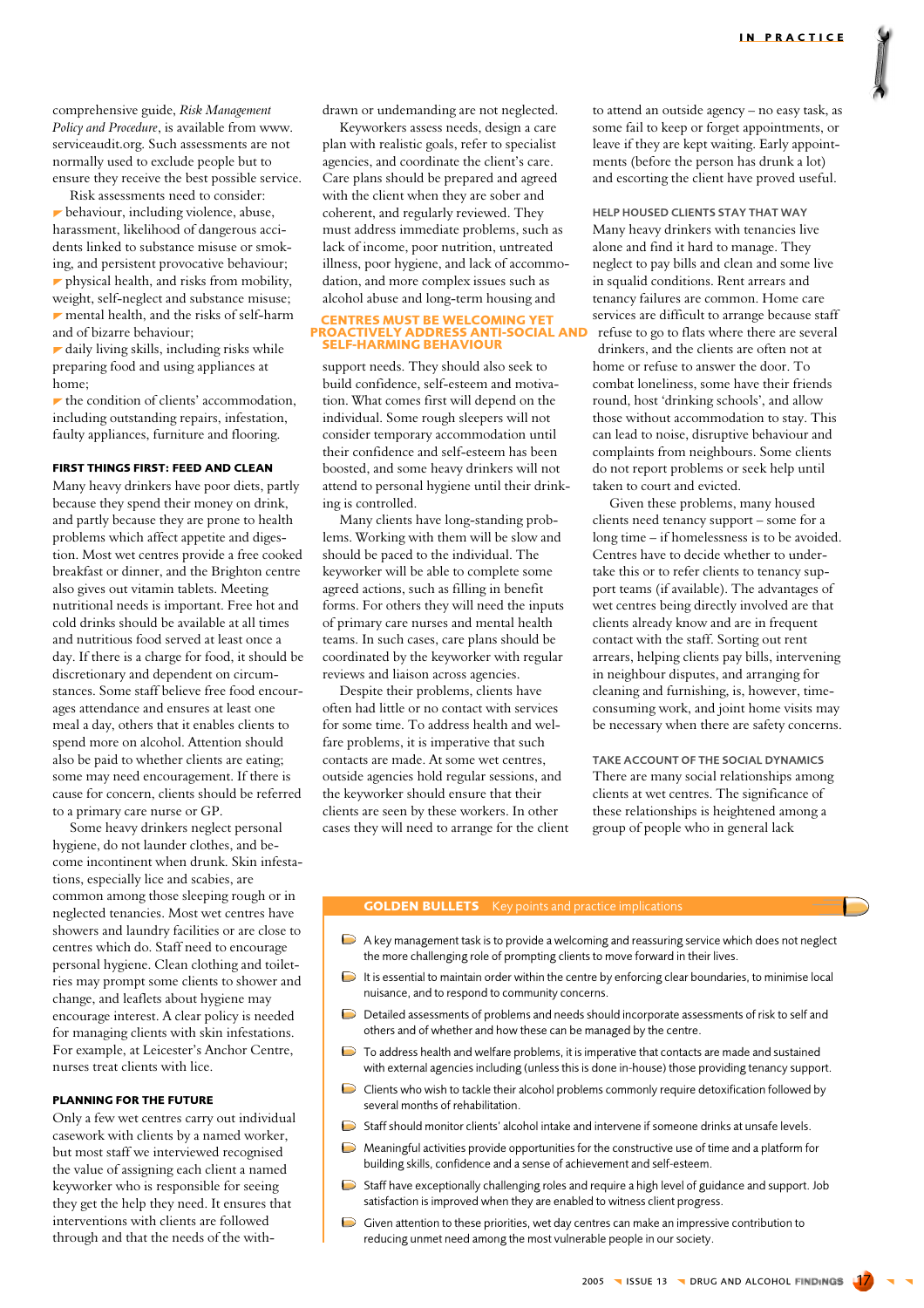intimate relationships and family contacts. Some have socialised for years on the streets and in hostels, and group camaraderie is usually strong. They share alcohol, lend each other money, visit each other at home, and generally support one another, if not always in constructive ways. Their lives are interlinked. When planning care, consideration has to be given to the individual's relationships with peers and how this might impact on the help that is given.

# **HOW TO ADDRESS ALCOHOL PROBLEMS**

Little is known about how best to tackle alcohol problems in this client group. Most staff we interviewed believed that allowing clients to drink at wet centres is a positive move. It encourages people excluded from other services to use the centre, and it reduces tensions and facilitates communication between staff and clients, who no longer have to conceal their drinking.

It can, however, be extremely difficult (though not impossible) for clients to stabilise their drinking while attending a wet centre. They attend for just a few hours a day and mix with other attenders who drink heavily, and life away from the centre tends to revolve around other drinkers they have known for years. To control or reduce their drinking, they may need to stop attending, break away from drinking friends, and be referred elsewhere for help.

DETOXIEICATION AND REHARILITATION Clients who wish to tackle their alcohol problems commonly require detoxification followed by months of rehabilitation. However, multiple episodes of alcohol withdrawal may (the evidence is contested) risk neurological damage and cognitive dysfunction. If this is the case, clients should be very carefully selected. Helping to control and reduce drinking may be more appropriate for those unlikely to sustain abstinence.

In some cities the wait for a detoxification place is up to 10 weeks but in Nottingham, Framework Housing Association runs both a wet centre (Handel Street) and a residential treatment project for heavy drinkers with a detoxification bed, providing a fast and efficient alcohol treatment service for wet centre users. Elsewhere, home detoxification services are available. These can start promptly and are more accessible than inpatient treatment, but are only suitable for stably-accommodated clients with strong social support.

Ideally, rehabilitation starts straight after detoxification, but this is difficult to arrange. Detoxification is funded and arranged by the NHS, rehabilitation by social services. Places are scarce (waits of six to nine months in some areas) and costly (£400–550 per week per client). Inadequate move-on services mean some return to a wet centre and resume drinking after detoxification.

#### **RULES AND RESTRICTIONS**

Wet centres have different rules about drinking on the premises. Some allow drinking only in a designated room or garden, others anywhere. Some restrict the amount of alcohol brought in, others monitor neither quantity nor types. It is important to remember that whilst monitoring can limit the 'import' of alcohol on to the premises, it cannot restrict the amount of consumed throughout the day. Many clients have drunk alcohol before arriving, some share drinks in the centre, and others go outside to drink.

On this issue, staff views were diverse. Some opposed restrictions because these affect relationships with clients and place staff in a 'policing' role. They also feared some clients might stop coming, though no instances were reported. Instead, they preferred other strategies for controlling alcohol consumption, including engaging clients in activities. Those in favour of restricting alcohol argued that:

 $\blacktriangleright$  It improves behaviour and makes the environment more welcoming and safer for clients and staff. Some needy clients stay away if a centre becomes rowdy and volatile.  $\blacktriangleright$  The centre should aim to reduce the damage clients do to themselves through alcohol. It should not communicate that it is acceptable to drink irresponsibly.

 $\blacktriangleright$  It is impossible to work constructively with highly intoxicated clients.

 $\blacktriangleright$  It is irresponsible to allow clients to drink liberally on the premises. Their drink and drug use before coming to the centre is unknown, and heavy drinking can be lethal.

Moreover, if clients become intoxicated, when the centre closes there are health and safety implications for neighbours and the public as well as for clients.

Despite mixed opinions, most staff agreed that it is irresponsible to allow clients to use the centre simply as a social drinking venue and to permit consumption of large amounts of alcohol. They also believed that there should be activities at the centre and other interests to engage the clients, so they do not drink because there is nothing else to do, and that staff should keep an eve on the amount being drunk and intervene

when there is cause for concern.

In summary, if rigid alcohol restriction rules are not imposed (and we do not recommend they are), then it is essential that staff integrate with the clients, observe their alcohol intake, and intervene if a person drinks excessively.

# **SOMETHING MEANINGFUL TO DO**

The value of 'meaningful', structured activities for people with mental health problems has been well documented, stimulating the development of sheltered workshops and clubhouses to help build skills, confidence and self-worth.<sup>1</sup> These have spread widely in day centres for homeless people, particularly since the Rough Sleepers Unit was established in 1999.

Several wet centres promote activities, as exemplified by the Booth Centre. It has four activity workers and has secured education and health funding, the latter for sports and outdoor pursuits. Other activities include basic education and skills training (such as cookery and literacy courses), recreational and developmental pursuits (including computer use, art and gardening), and work and volunteer training schemes such as conservation projects. The Anchor Centre has secured education funds for an external agency to run activities. At Tollington Way, local college tutors run a literacy group.

Activities should be central to wet centre provision. They provide opportunities for

> Years of heavy drinking and homelessness mean progress can be slow.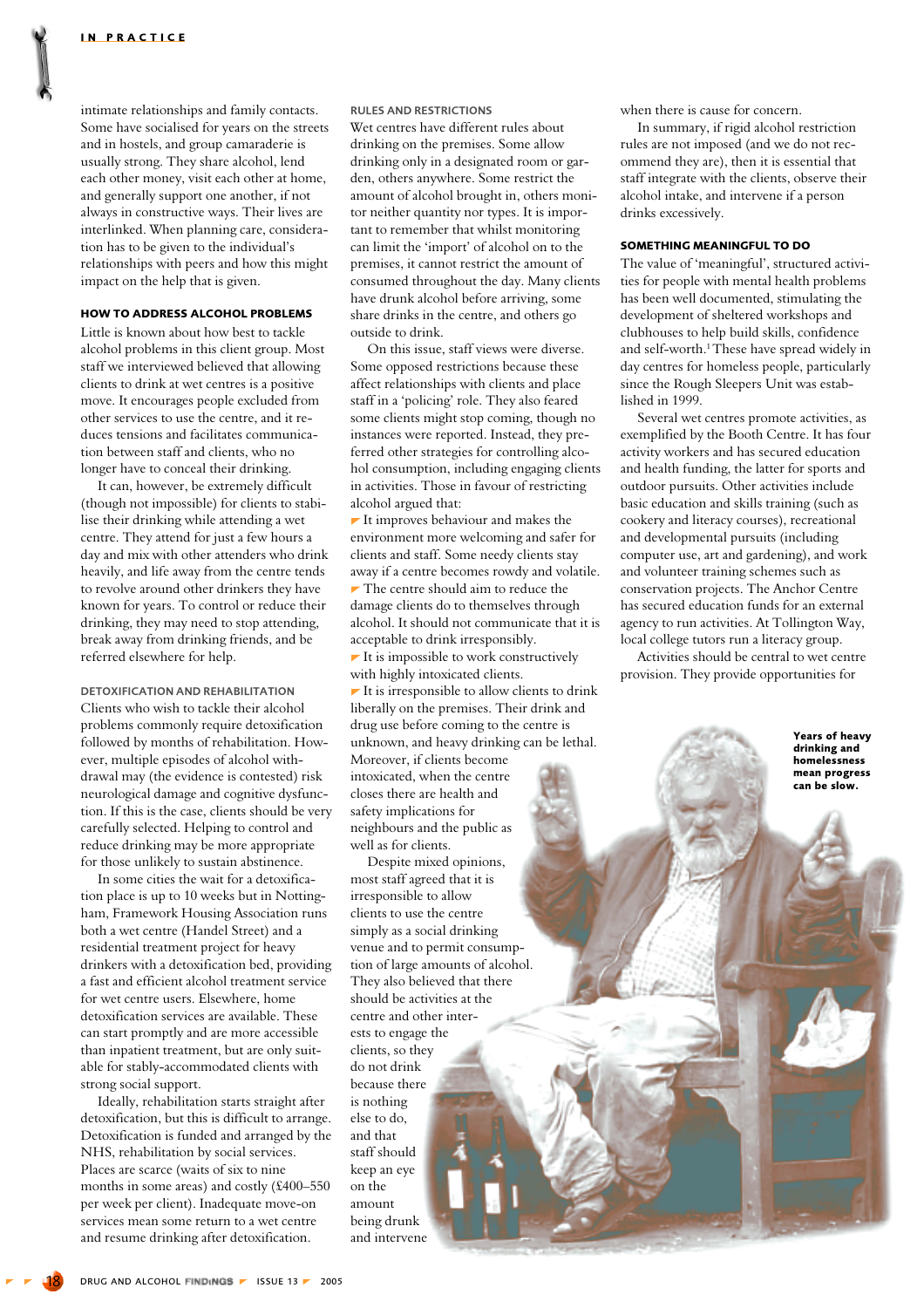

the constructive use of time, a diversion from drinking, and a platform for building skills, confidence, self-esteem and a sense of achievement. They promote decisionmaking, planning for the future, and social interaction and integration through group work. Activities may also compensate for the

cognitive deficits and poor physical coordination suffered by many chronic drinkers.

Running activities is a complex task on which wet centres should seek expert help. Success depends to some extent on the ability of tutors or leaders to engage and inspire. A useful guide for working with

homeless people has been commissioned by the Learning and Skills Development Agency.<sup>2</sup> It recommends that staff initially contact the community education coordinator at a further education college and the local authority's adult and community learning service.

# Managing a wet centre: facing in, facing out; containing chaos, staying focused

Wet day centres have two linked and demanding roles: to engage with street drinkers and help them deal with their problems; and to reduce street drinking and associated anti-social behaviour and negative environmental impacts. This section details the most apparent problems of running a centre, how they arise, and how they have been contained and solved, drawing almost entirely on the experiences of the centres which contributed to this study.

# **ENOUGH OF THE RIGHT PEOPLE**

A wet centre requires enough staff to:

provide a safe setting for users and workers; provide basic services and constructive, rewarding activities;

 $\blacktriangleright$  facilitate individualised work that involves care planning, support, monitoring, and liaising with other agencies;

 $\blacktriangleright$  induct new staff and volunteers and cover for holiday and sickness absence:

 $\blacktriangleright$  undertake routine performance recording and reviews:

 $\blacktriangleright$  enable managers to develop and maintain contacts with other services, professionals and the local community; and

 $\blacktriangleright$  allow time for staff to attend appraisal, supervision and training sessions.

At least one should be a trained firstaider as accidents and seizures are common. and one responsible person should have detailed, up-to-date knowledge about how to enlist emergency support from primary care and mental health services and police.

**BALANCE FRONT-LINE AND CASE WORK** There are two main kinds of work with clients in wet centres. 'Front-line' work includes the day-to-day running of the centre and supporting clients when they first attend - delivering basic services such as drinks, meals, standard information and advice, and engaging, getting to know and building trust with attenders. Front-line workers need to be able to develop rapport with distrustful and disturbed clients, manage boisterous exchanges, and control unruly, threatening or disallowed behaviour. Staff and volunteers need a clear understanding of the situations in which they should intervene alone, only with support. or not at all. They also need a general awareness of what is happening on the streets and in the clients' lives.

The other type of work is individualised 'developmental' work with established clients to help them make positive changes in their lives. It includes assessing needs, and formulating, implementing and reviewing care plans. Workers require skills in carrying out these tasks but also in gaining the client's trust and cooperation. Caseworkers also need wide-ranging, up-to-date knowledge of the local welfare system and the roles and referral procedures of specialist agencies. Implementing care plans requires a great deal of work, not only to persuade other agencies to take on the clients, but also to promote the client's compliance, keep records, and to monitor and review progress

There are also valuable forms of intermediate work with both 'front-line' and 'developmental' functions, primarily the activities provided and promoted through the centre. Many are organised as group activities and initially presented as such, but provide

settings in which individualised 'assessment', advice, encouragement and plans can gradually be introduced, an approach specially suitable for wary clients.

Every wet centre needs staff who can deliver front-line work, gradualist engagement and casework. At some, all core staff take on these roles, at others, some are dedicated to front-line work and refer clients who have been engaged and who consent to dedicated caseworkers.

INTENSIVE STAFF SUPPORT IS ESSENTIAL Working with this client group is intrinsically challenging; tensions, aggression, noncompliance and rejection are common why many mainstream services bar the clients. To counter this, it is unusually important that, alongside a strong clientoriented ethos, line management functions are vigilantly applied. These have a vital role in supporting and retaining staff and ensuring that the more ambitious but difficult aims of the centre are pursued.

Challenging roles demand a high level of guidance and support for staff who in turn require an exceptional degree of professional responsibility and dedication. Persuading and enabling clients to make positive changes is far more difficult than being welcoming and reassuring. Without support and supervision, the former can lose out.

The temptation is to drift from optimal working methods in at least two ways. First, building relationships with clients can eclipse more reflective exchanges about problematic behaviour, leaving alcoholdependent lifestyles and dependence on the centre unchallenged. Second, unsupported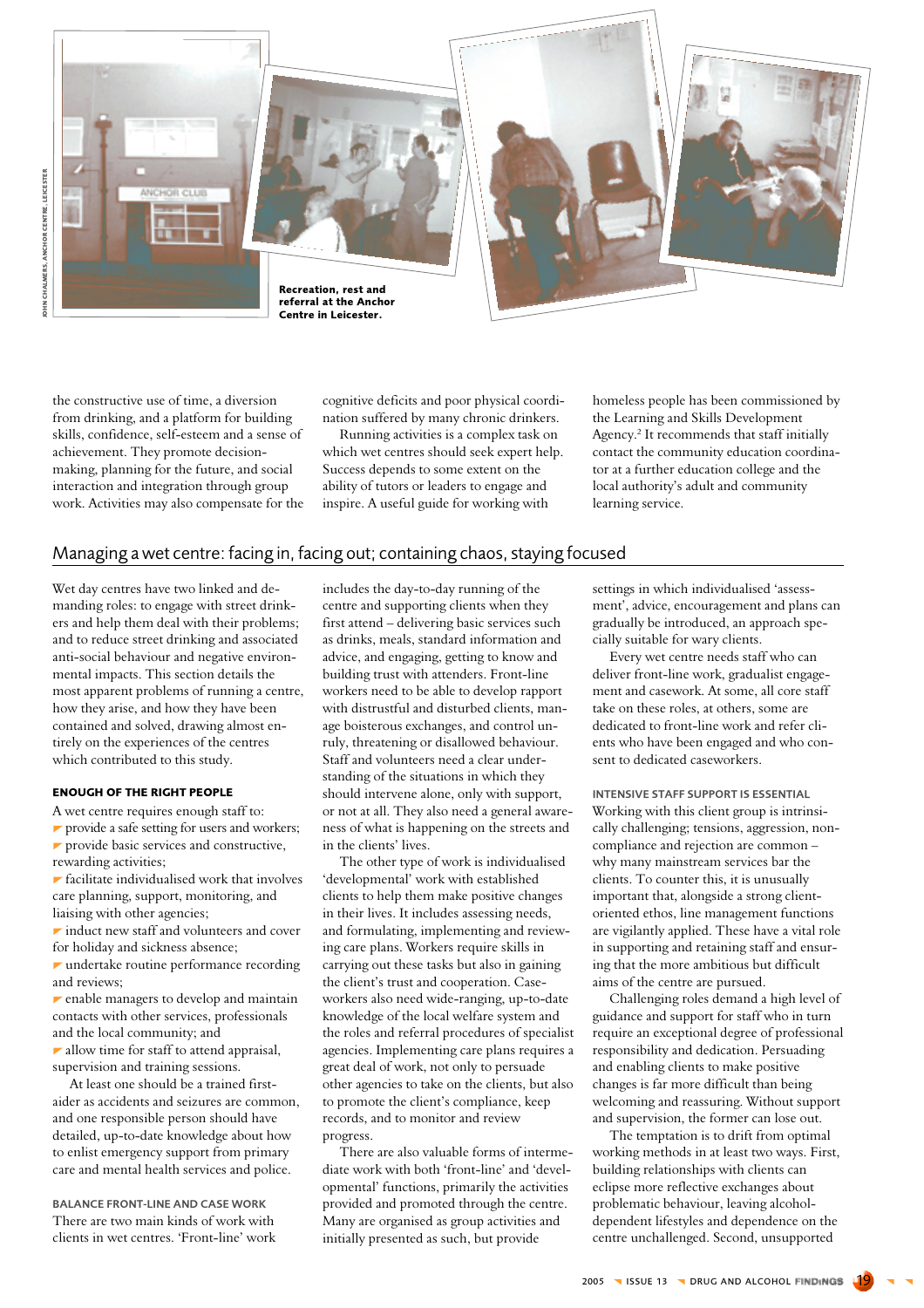<span id="page-4-0"></span>staff may react to aggressive or argumentative clients by allowing an 'us' and 'them' ambience to develop, retreating to 'the office' and shunning maximum contact. They may come to see their jobs as primarily to maintain order and 'keep the lid' on latent problems.

# **TRAINING AND PEER EXCHANGE**

Training is essential for staff and volunteers. They need to understand alcohol dependence and the needs of heavy drinkers, develop skills in managing aggressive and challenging behaviour, and learn how to work with people who have drug and mental health problems. Casework staff will also require training in assessment and care planning, those involved in activity groups will need group-work skills, and those undertaking tenancy support will require skills in assessing housing vulnerabilities and responding to difficulties.

Drugs and Alcohol National Occupational Standards (DANOS) describes the performance, knowledge and skills required of substance misuse workers and forms the basis of national vocational qualifications (NVQs). A government-sponsored handbook recommends that all staff working with homeless drug users are trained to DANOS standards;<sup>3</sup> the same could be said of staff working with alcohol misusers. Key skills relevant to wet centre workers include: assessment; helping individuals access services; supporting them in difficult situations; educating about substance use, health and social well-being; coordinating care; supporting rehabilitation: and providing a healthy, safe, secure and suitable environment for the delivery of services.

Training is one way to develop skills. peer contact is another. Wet centres are in their infancy, yet staff report little opportunity to meet and discuss working practices. It is strongly recommended that resources are made available to enable staff to share good (and bad) practice.

SEEING SUCCESS IMPROVES MORALE Some wet centres have problems recruiting and retaining staff. Low wages, weekend work, and challenging and abusive clients are among the deterrents. Moreover, the work involves supporting people who have been drinking heavily for years. Some will make little or no progress. Clients who do make major progress are likely to stop attending and break away from the drinkers' network, while the less improved and more resistant stay in contact. Hence, staff may not see their successes. Not surprisingly, they describe their work using phrases such as: "emotionally draining"; "depressing to see the wasted skills of clients"; and "constantly faced with difficult behaviour: after a while it takes its toll". Job satisfaction is likely to be greater when staff are enabled to witness client progress.

To improve job satisfaction and staff retention, and to provide continuity of care, Handel Street extended the roles of its staff to tenancy support. It added variety to the work and enabled staff and volunteers to witness satisfyingly concrete client benefits. As a result, job applications increased. At the Booth Centre, job satisfaction is associated with being involved in activities, helping clients change, and seeing the changes. Staff support sessions are essential for discussing the positive and negative aspects of the work and improving morale.

# **MIXED VIEWS ON VOLUNTEERS**

Wet centres vary in their use of volunteers. In addition to external volunteers, the Booth Centre's Supported Volunteering Project recruits clients to work at the centre one session a week. Staff believe that volunteers have an important role in engaging with clients for they have the time to talk to

#### AN IMPRESSIVE CONTRIBUTION TO THE **REDUCTION OF UNMET NEED AMONG THE VULNERABLE PEOPLE IN OUR SOCIETY**

them. The Nottingham and Brighton centres also use volunteers, many of whom later obtain jobs working with homeless people. The Anchor Centre initially had volunteers but found them unreliable and the arrangement did not work.

Three important considerations should govern the use of volunteers. First, they should not replace salaried staff but extend and improve service provision. Second, because of the nature of the clients, an unusually high level of systematic training. supervision and support is essential. This extra burden on staff needs to be carefully weighed against the benefits.

The third is about engaging clients or former clients as volunteers, potentially complicated if they are still involved in street networks. They require a great deal of training, supervision and support to establish clear boundaries around confidentiality and roles. The Booth Centre trains clients to help with activity programmes but not

with drop-in sessions: they are involved in practical tasks, but not in giving confidential advice or decision-making with clients. They benefit from playing a constructive role in a safe and familiar setting while gaining confidence and skills, ideally an interim step to voluntary work or training outside the centre.<sup>i</sup>

### **DON'T LOSE CONTROL**

While working supportively with people who have challenging behaviour, wet centres must also provide a safe environment. It is essential that the centre is well managed, that staff maintain control, and that clear boundaries are set. If this does not happen, the likely results are bullying, intimidation and attempts by the clients to control who comes in to the centre.

These problems occurred at Tollington Way and the Anchor Centre, creating a volatile and intimidatory atmosphere which some vulnerable clients preferred to stay away from. Since introducing stricter re-**OST** gimes and barring policies, arguments

and violence have decreased. Moreover, barred clients have returned and their behaviour has improved. Staff believe barring gives clients a reason to control their behaviour and sends a message to other clients about what is unacceptable.

Control in the current centres is maintained by:

 $\blacktriangleright$  restricting the number of clients admitted at any one time, particularly if the centre is small, and having staff at the entrance to admit clients:

 $\blacktriangleright$  stipulating rules about behaviour in and around the centre:

 $\blacktriangleright$  adopting a policy of barring, generally in response to violent or threatening behaviour which risks the safety of clients or staff, or infringements of the rules which have serious implications for the service, such as dealing illegal drugs on the premises; and

 $\blacktriangleright$  challenging clients who are abusive or threatening (not that day but later if they are intoxicated) and working with them to control their behaviour, rather than impos-

# THE RESEARCH BEHIND THE REPORT

This article was based on research which included an in-depth study of four wet day centres: Tollington Way, north London;

- Booth Centre, Manchester;
- Handel Street Centre, Nottingham;
- Anchor Centre, Leicester.
- These were selected to represent different ways

Download Wet Day Centres in the United Kingdom: a Research Report and Manual from www.kingsfund. org.uk or purchase hard copy from Kate Smith, Sheffield Institute for Studies on Ageing, Community Sciences Centre, Northern General Hospital, Herries Road, Sheffield S5 7AU, price<br>
£12.50, cheques payable to University of Sheffield.

of working with street drinkers. Tollington Way allows drinking on the premises, while the Booth Centre permits drinking in the garden and provides a service to drinkers alongside an activities-based day centre. The Anchor Centre works with street drinkers together with drug misusers, while the Handel Street Centre (managed by Framework Housing Association) also provides a tenancy support service.